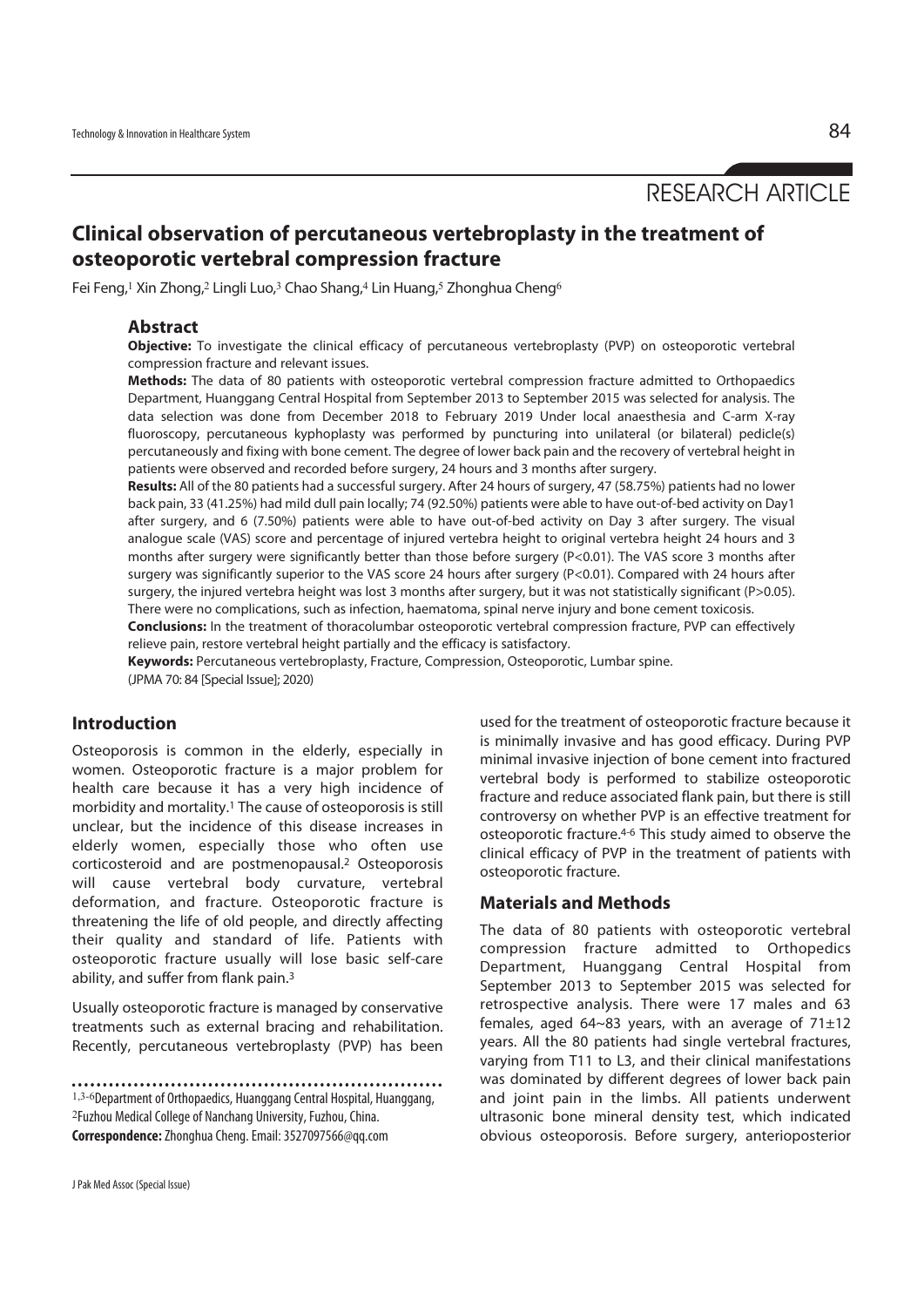and lateral X-ray fluoroscopy, MRI and CT examinations were performed routinely. The X-ray films suggested the vertebra were compressed and flattened, while MRI revealed high signal intensity on T2-weighted images, and vertebral injury was confirmed. CT/MR allowed us to understand whether the posterior wall of vertebra was intact, whether the spinal canal was deformed and whether the nerve was compressed. Osteoporosis was diagnosed according to the diagnostic criteria of WHO (BMD<-2.5SD),7 that is, if the measured bone density was 2.5 standard deviations below the average peak bone density for those of the same age and gender, one can be diagnosed as osteoporosis. Before surgery, all patients had obvious lower back pain, could not leave the bed or perform weight-bearing activities. Some patients had obvious kyphosis, and physical examination showed no neurological symptoms or signs. Those with tumour, heart failure, infection, mental disorder, severe lung disease and respiratory failure, incomplete posterior wall of vertebra, multiple vertebral compression fractures, old vertebral osteoporotic vertebral compression fracture and spinal nerve compression in CT/MRI examinations and those with abnormal clotting time, electrolyte, liver and kidney functions in laboratory tests were excluded.

The patients took a prone position and were connected to an ECG monitor. Routine disinfection and draping were performed. After local anaesthesia with lidocaine (2%), puncture site was located with the aid of X-ray and 11~13 G bone was adopted as puncture needle, to ensure that the angle with the organism was on the sagittal section ranging from 15° to 2°. Before inserting needle, careful observation with lens in side position was carried out to ensure that operation would proceed on the periphery of bone wall. Contrast media omnipaque was injected into the spinal canal tendon and vessel inside the body and vertebra anterior veins when the needle tip was observed to reach the position of 1/3 of the pedicle of vertebral arch, and the needle in the normotopia reached the median line of the pedicle of vertebral arch. After bone cement was adjusted to be in the shape of toothpaste, it was injected into the body of patients with a syringe by spiral compression until the bone cement reached the posterior wall of vertebral body or the bolus injection resistance was large. If bone cement diffused on one side, it was injected from the vertebral arch on the other side to ensure that 2~6 ml bone cement was injected into the vertebral body on both sides. About 15 minutes after injection, patients were carefully examined for various vital signs, activities, and sensation of both lower extremities. All the patients had been injected with bone cement, 15 patients received vertebral arch puncture injection on one side, and others received on both sides. Failure of bone cement to go beyond and diffuse to the median line of vertebral body occurred on three patients, but the desired effect was achieved by repeated injection. After surgery, the patients were observed for another 10minutes. After the motion and sensation of lower limbs were examined for normalcy, breathing was stable, there was no skin rash, itch or other discomforts and the vital signs were stable, the patients were sent back to the ward. After surgery, the patients rested for 24 hours, and the vital signs, motion and sensation of lower limbs, defecation and urination functions were closely observed.

The visual analog scale (VAS) was employed to evaluate the change in the degree of pain before and after the surgery and represented by a number from 0 to10, with 0 indicating no pain and 10 indicating the most severe pain. The values in between stood for different degrees of pain.8 Before and after surgery, routine X-ray examination and CT of injured vertebra were performed. The recovery of injured vertebra was assessed by calculating the changes in the heights of anterior, middle and posterior vertebra. Through a comparison and analysis of the above indices, the effectiveness of PVP in the treatment of thoracolumbar vertebral compression fracture was evaluated.

**Statistical analysis:** SPSS 17.0 statistical software package was used to analyze the data. The measurement data, VAS score and vertebral height, were expressed as mean  $\pm$  SD. A paired t-test was used for intergroup comparison. P<0.05 was considered as statistically significant.

#### **Results**

All of the 80 patients in our study were successfully operated with no complication of incision infection, haematoma formation, bone cement poisoning or spinal nerve injury. On the next day, 47(58.75%) patients had no lower back pain at all, 33 (41.25%) had mild dull pain locally, but the symptoms were relieved 3-5 days later. Out-of-bed activity on Day1 after surgery was achieved by 74 (92.50%) patients whereas 6 (7.50%) patients were able to have out-of-bed activity on Day 3 after surgery. Routine X-ray examination was performed 24 hours after surgery which showed 7 (8.75%) cases to have bone cement leakage, including 2 cases in the paravertebral site, 5 cases in the intervertebral site, and none in posterior vertebra. None of them had nerve injury or spinal cord compression. The VAS score and percentage of injured vertebra height to original vertebra height 24 hours and 3 months after surgery were significantly better than those before surgery (P<0.01, Table-1). The VAS score 3 months after surgery was significantly superior to the VAS score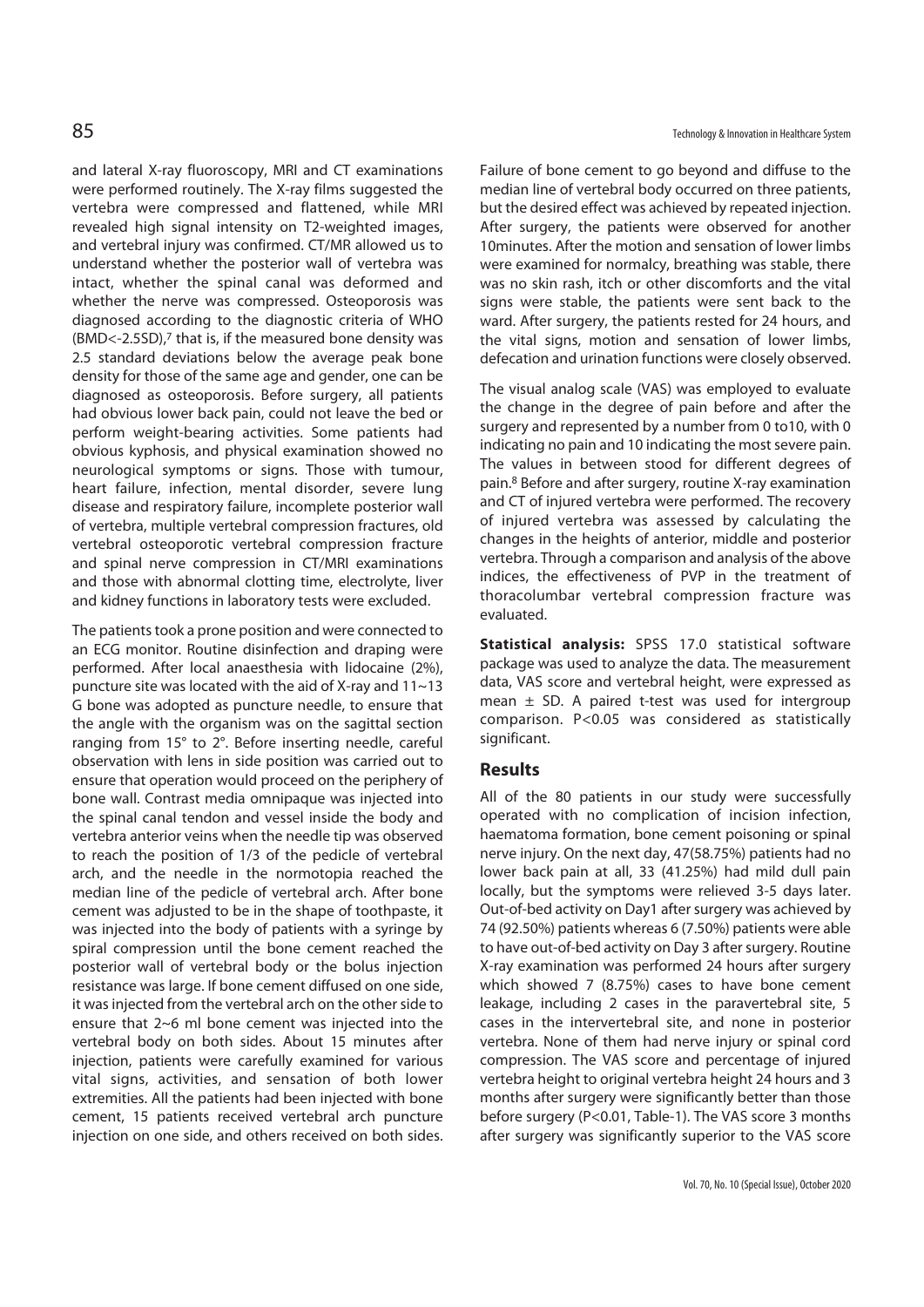Technology & Innovation in Healthcare System  $86$ 

| <b>Time</b>            | <b>VAS Score</b> | <b>Percentage of the Height of Anterior Vertebra (%)</b> | Percentage of the Height of Middle Vertebra (%) |
|------------------------|------------------|----------------------------------------------------------|-------------------------------------------------|
| Before surgery         | $8.8 \pm 1.2$    | $57.22 \pm 10.41$                                        | $64.36 \pm 10.03$                               |
| 24 hours after surgery | $3.2 \pm 1.3a$   | $87.16 \pm 12.35$ a                                      | $86.25 \pm 13.32a$                              |
| 3 months after surgery | $2.4 \pm 1.1$ bc | 86.74±11.73bc                                            | $85.31 \pm 12.54$ bc                            |

**Table-1:** Changes in the VAS Score and Vertebral Height before Surgery, 24 Hours and 3 Months after Surgery (mean ± SD, n=80).

a indicates comparison between before surgery and 24 hours after surgery, P<0.01; b indicates comparison between before surgery and 3 months after surgery, P<0.01; c indicates comparison between 24 hours after surgery and 3 months after surgery, P<0.05 for VAS score, and P>0.05 for vertebral height.

24 hours after surgery (P<0.01, Table-1).

#### **Discussion**

As a common and frequently-occurring degenerative disorder, osteoporosis is more likely to occur in the elderly. The most severe complication of osteoporosis is fragile fracture, and the predilection site is thoracolumbar vertebra.9 The traditional therapeutic method for osteoporotic vertebral compression fracture is to strictly lie on a hard bed for 2~3 months. The injured vertebra is propped up with a soft pillow to correct the vertebral deformity, associated with pain alleviating drugs, inhibit bone resorption and strengthen bone. The treatment often lasts long and the patients suffer great pain.10 Open surgical treatment, in general, is not easily accepted by patients, due to its large surgical trauma, wide dissection scope and relatively high surgical risk. While PVP is a kind of minimally invasive spine surgery technique to increase the strength and stability of vertebra, prevent collapse and relieve pain by puncturing percutaneously and injecting bone cement into the diseased vertebra via pedicular or extrapedicular approaches. At present, it is an ideal regimen for osteoporotic vertebral compression fracture. The results of our study showed that 24 hours after surgery, 58.75% of the 80 patients had no lower back pain at all and 41.25% had significantly improved. Moreover, with the extension of observation period, the degree of lower back pain of patients gradually decreased and the vertebral height significantly recovered than before surgery. Only 1~2 incisions with a diameter of about 0.4cm were required, and all patients were able to have out-of-bed activities 1~3 days after surgery, indicating that PVP can effectively alleviate lower back pain induced by fracture, shorten the duration of bed rest compared with traditional conservative therapy and improve the mobility and quality of life of patients, which supports the advantages of PKP, that is, small trauma, quick recovery and reliable efficacy.

Concerning the pain-killing mechanism of PVP, a current research consensus is that it is related to the injection of bone cement into vertebra. It is believed that after bone cement is solidified, it will fix the fracture, stabilize the

J Pak Med Assoc (Special Issue)

vertebra and play the role of internal fixation. But on the other hand, the heat released during the polymerization of the bone cement can lead to thermal coagulation and necrosis of nerve tissues, causing cytotoxicity, which can damage nerve endings.11 Meanwhile, some scholars observed that when PVP is used to treat osteoporotic vertebral compression fracture, there is no significant correlation between the relief degree of patients' lower back pain and the amount of bone cement injected during surgery, which implies that too much of bone cement should not be used if the patient has severe pain.12 At present, there is no strict regulation on the amount of bone cement injected, but we should stop before going too far, for the more bone cement injected, the higher the risk of leakage. In the present study, bone cement leakage was observed in 7 cases (8.75%), including 2 cases in the paravertebral site, 5 cases in the intervertebral site, and 0 cases in posterior vertebra, but none of them had nerve injury or spinal cord compression.

In addition, clinically when most elderly patients see a doctor, they are found to have multiple flattened and collapsed vertebral segments in the X-ray examination. At this point, attention should be paid to distinguish between fresh and old fractures. The author hereby suggests that "injured vertebra" should be identified according to the patient's symptoms, signs and MRI examination before surgery, which can be located by obvious spinous process tenderness and percussion sensitivity in the vertebra during physical examination. An injured vertebra cannot be considered as the vertebra that caused pain unless the X-ray shows wedge-shaped changes in that vertebra, and MRI examination indicates bleeding and edema signals induced by fracture inside that vertebra. The key to successful treatment of osteoporotic vertebral compression fracture is to determine "injured vertebra" before surgery and treat that injured vertebra in a targeted way. On the other hand, we also notice that with the extension of observation period, compared with 24 hours after surgery, there is secondary loss of vertebral height 3 months after surgery. For this phenomenon, some